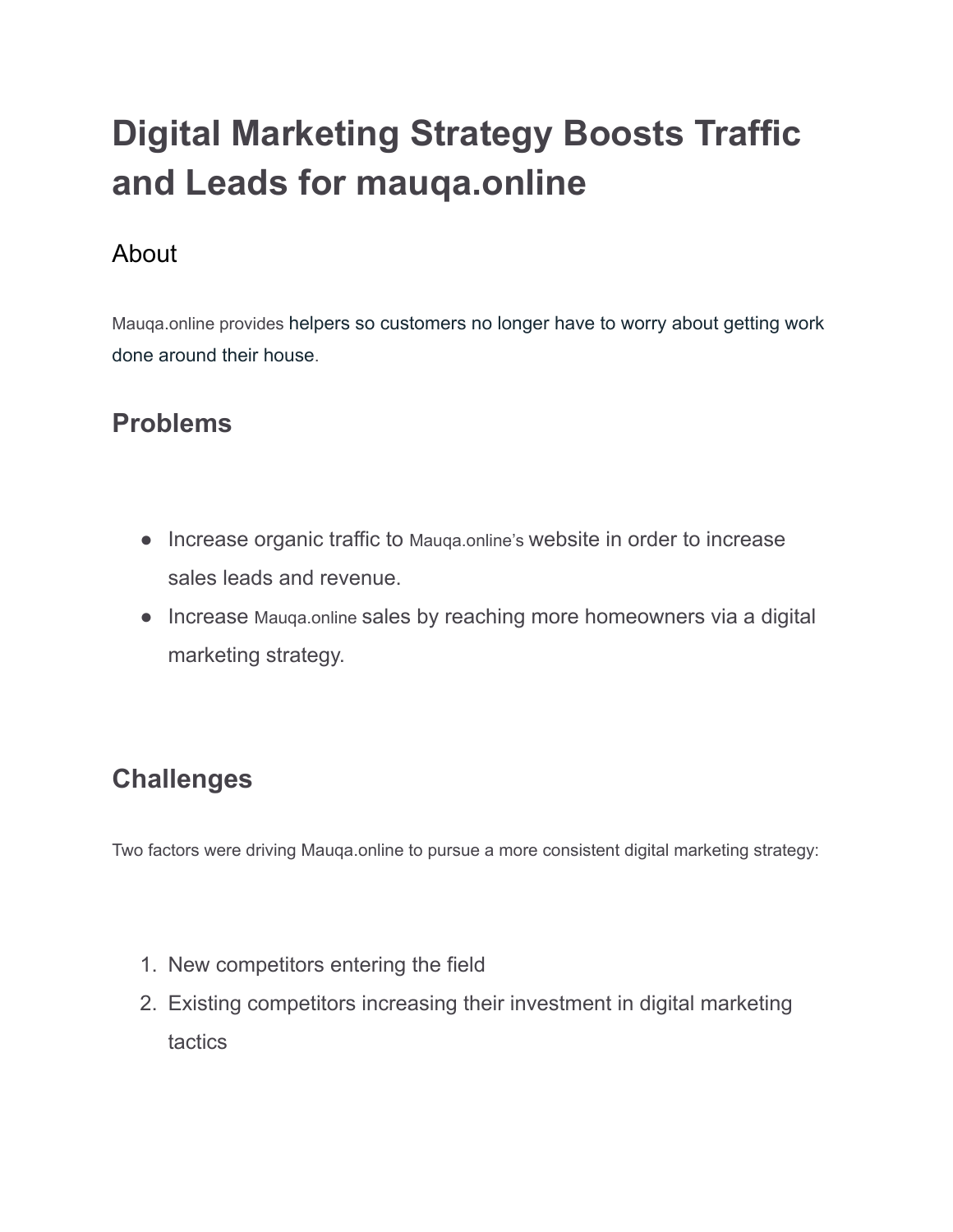As Mauqa.online's competition grew more intense, the need for it to stand out and capture both organic search engines and paid advertising increased. At the same time, the increased competition resulted in paid advertising bids increasing, which made it critical to maintain Mauqa.online's cost per lead. Furthermore, it became paramount for Mauqa.online to build an email list in order to gain ground against the encroaching organic search engine and paid advertising competition.

*"Since we began partnering with Inov8lab all of our most important KPIs are strongly trending up and to the right, including the most important one – sales."*, says Muhammad Mustafa, Founder, Mauqa.online.

### **Strategies**

- Foundational Assessment: The first step Inov8lab took to help Mauqa.online achieve its goals was to conduct a foundational assessment of its website to answer two questions: 1. How is it performing? 2. How can it be improved? The foundational assessment identified any marketing assets that were missing that needed to be addressed in order to execute a successful digital marketing campaign.
- From day one, Mauga.online has focused their energy on connecting with their target demographic across social media platforms. Today, the company spends \$50,000 per year on social media marketing – to amazing results.
- Understanding your ideal customer is central to success in any business. But when Mauqa.online founders Muhammad Mustafa and Suniya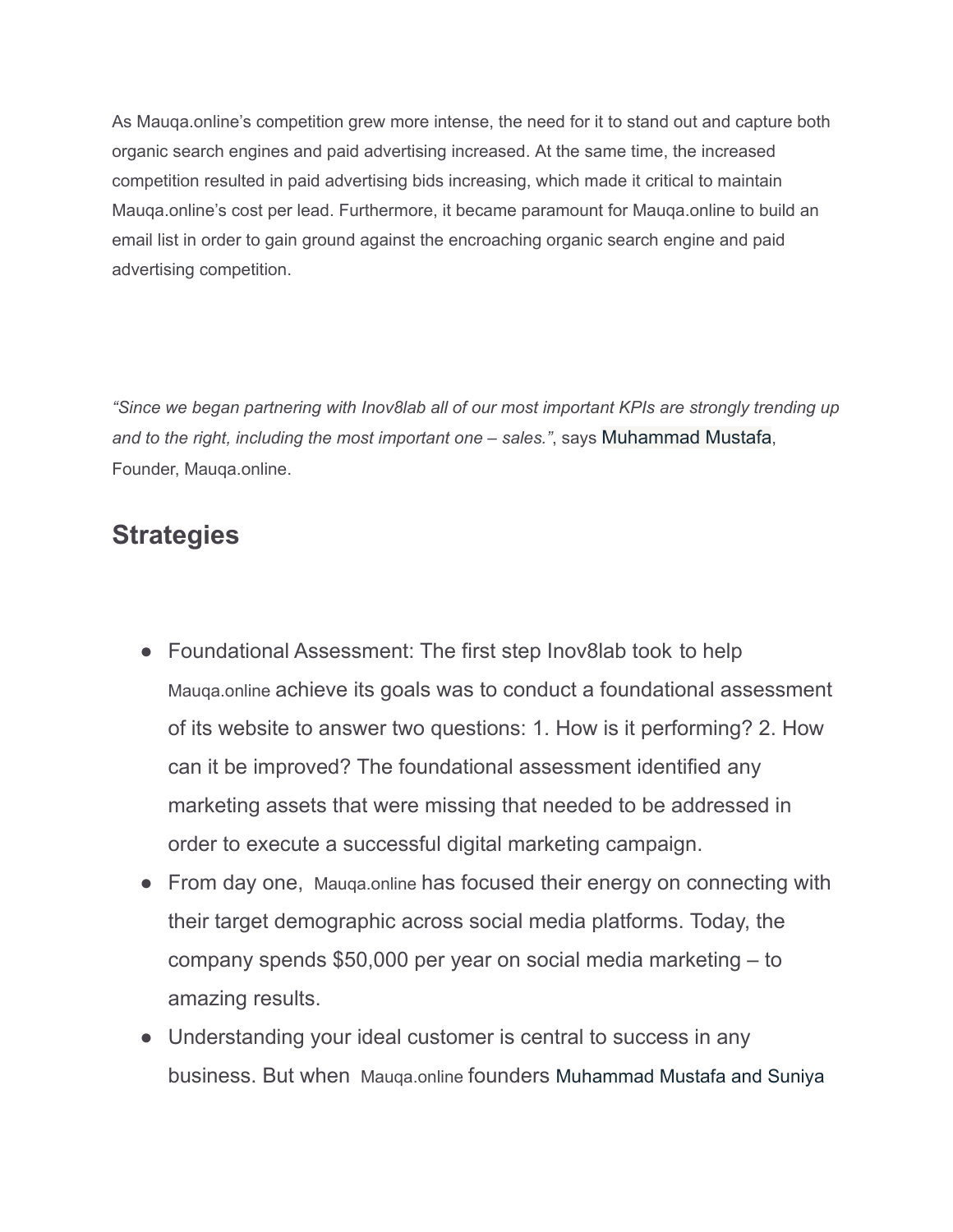Sadullah started out, they weren't sure who would connect best with their product. But they knew they needed to find out – rather than guess, they turned to social media.

- User Experience: To provide visitors to Mauga.online' site with a pleasing user experience, Inov8lab implemented the following:
	- Segmentation: To make it easier for both commercial and residential visitors to find what they were looking for, Inov8lab broke Mauqa.online' content down into verticals for each group.
	- Product Pages: Inov8lab ensures that Mauqa.online' product pages give visitors just the right amount of information to help them find the product they are looking for and convince them why they should buy it.
- Pay Per Click: Pay Per Click (PPC) entails advertisers paying for ads on a given platform, such as Google or Facebook, and then paying for the clicks they receive. When not done correctly, PPC can be a very costly endeavor. To ensure the highest ROI for Mauqa.online ongoing PPC efforts, Inov8lab carefully analyzes keywords relating to the company's brand, products and content, then creates specific PPC campaigns using ones with the highest click-through rates in order to drive maximum customer search traffic to its website.
- Content Creation: To generate more indexed pages and opportunities for Mauqa.online site to be found by search engines, and thereby increase leads, Inov8lab writes content — blog posts, tutorials and more — that engages its target audiences, conveys the value of its products to them and incorporates PPC keywords with the highest click-through rates. CTAs (Calls To Action, in the form of a button or link) are incorporated into content to convert visitors who are engaging with it into leads.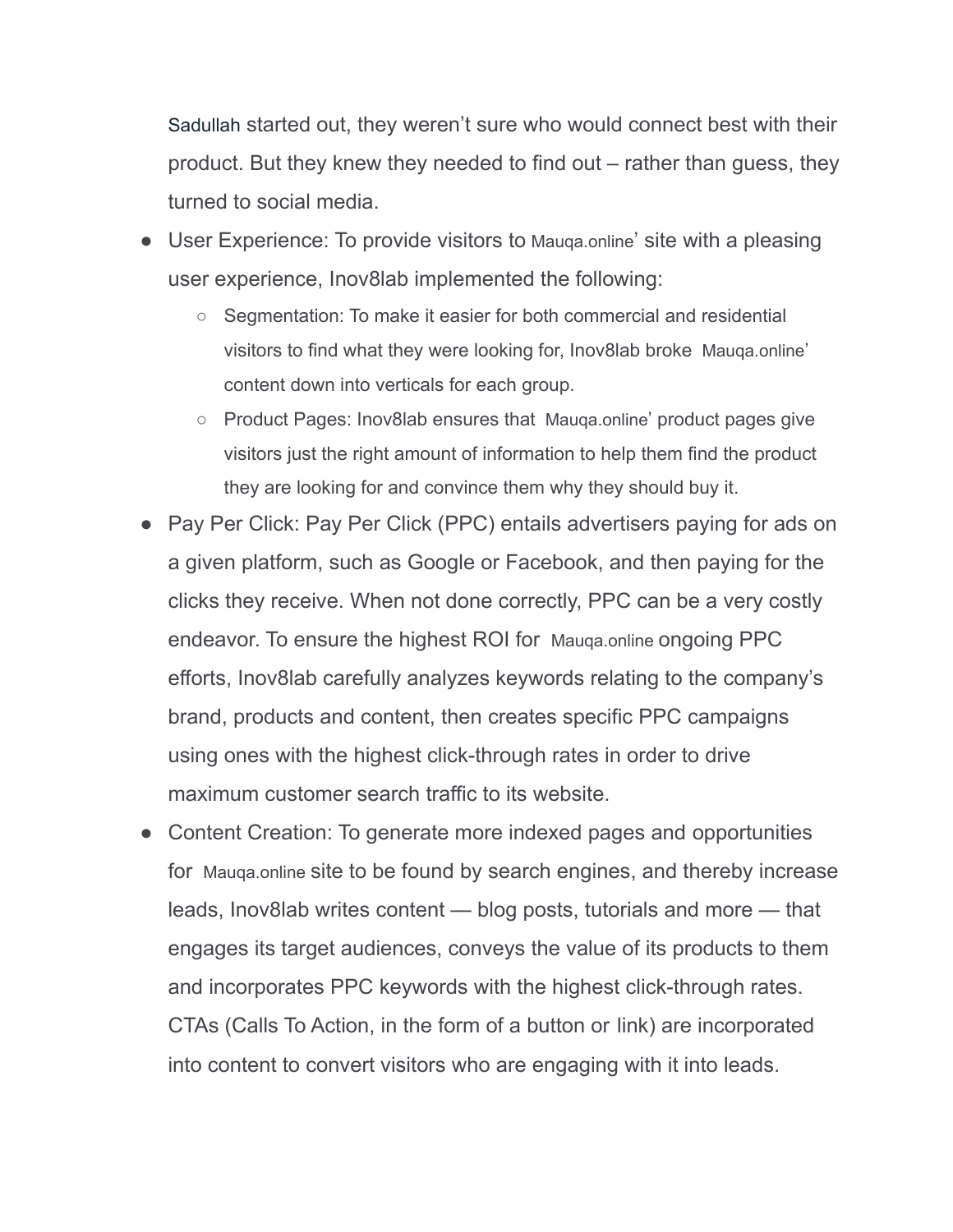- Conversion Strategy: With multiple conversion goals Inov8lab conducted a full analysis to determine the best path to conversion for many visitor types. The resulting strategy converts the right visitors at the right time.
- External Linking: Inov8lab runs an external linking campaign on behalf of Mauqa.online to help drive traffic and increase the PageRank of its site. Essentially external links to pages on Mauqa.online' website "tell" search engines that its content is good enough to share.
- Targeted Email Campaigns: Email, when used effectively, remains one of the most reliable and efficient ways for marketers to get their message across. Inov8lab introduces Mauqa.online' new products and promotions via email in a manner that creates excitement and moves recipients to take a desired action.

## **Campaign Results**

Inov8lab's digital marketing approach to achieving Mauqa.online' goals resulted in:

- Increased organic traffic 39% Year Over Year (YOY)
- Increased request quote leads by 114% YOY
- Increased content download leads by 1,200% YOY
- Grew email list annual subscribers by 1,100% YOY
- Decrease cost-per-lead (in PPC) by 28% YOY
- Increased sales by 30% YOY